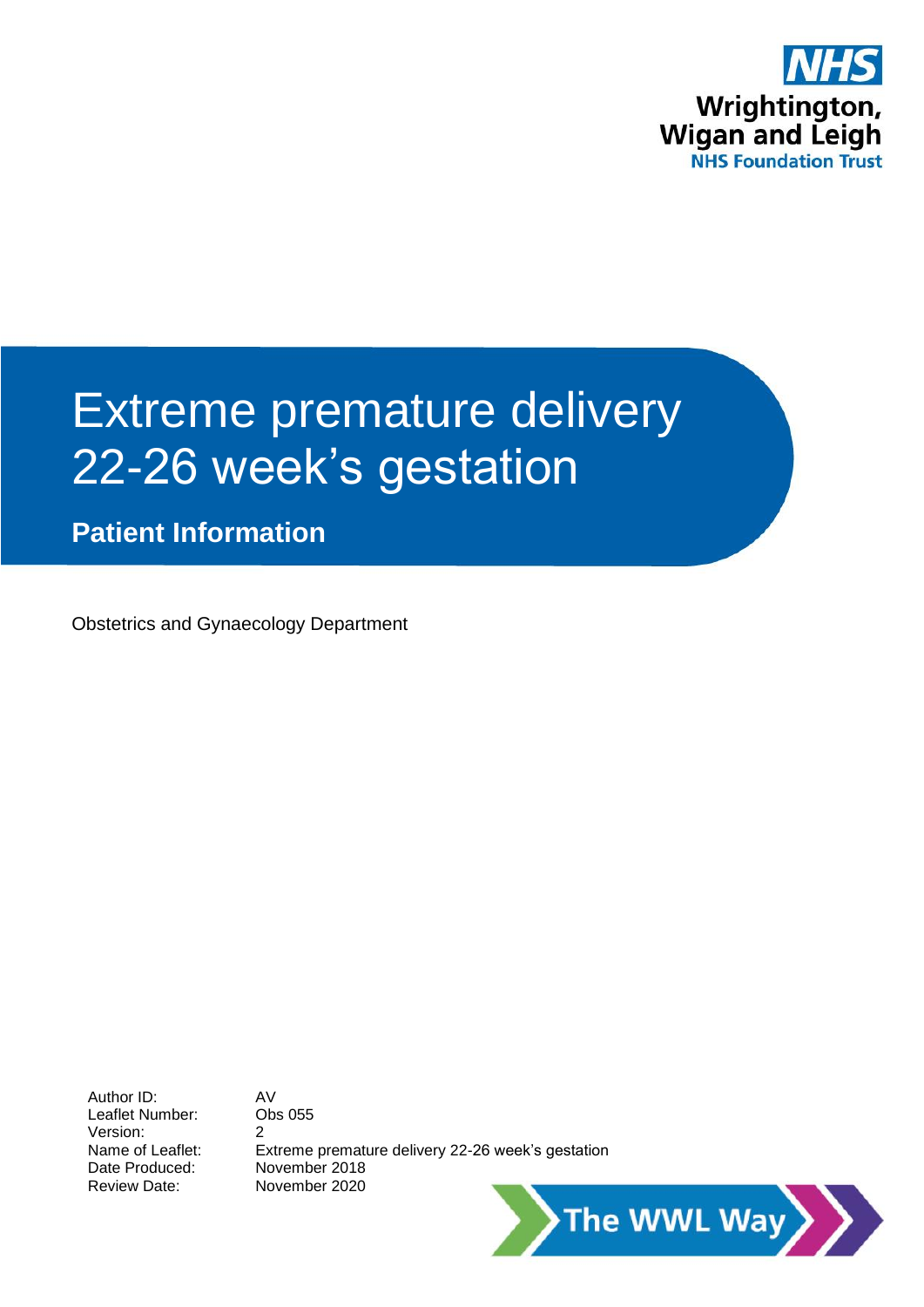## **Introduction**

Babies born very prematurely may not survive or may have long-term problems. These problems are set out in more detail below. The chances of survival depend on many factors including stage of the pregnancy, birth weight, inherited abnormalities, condition at birth and presence or absence of infection. The potential risks in your individual situation will be explained.

This leaflet is written for parents who are at risk of having a very premature baby (delivering between 22 and 26 weeks of pregnancy). You will need to make some important choices about your care before and during labour if this occurs.

This leaflet contains important information to help you decide what would be best for you, your baby and your family. We are happy to go through this leaflet with you to clarify any points and answer your questions. The obstetricians and neonatologist (doctor that cares for sick new born babies) will discuss with you what it may mean for your baby if he or she delivers soon.

You may be offered a visit to the neonatal unit, which is where your baby is likely to receive specialist care, if delivered early.

#### **Gestation and survival of extreme premature babies**

Babies born early may not survive, may survive and be healthy or may survive but have long term problems and disabilities. The chance of survival increases with each additional week of pregnancy and the risk of disabilities reduces.

#### **Outcomes at different gestations**

Babies born extremely prematurely have very immature organs. They are at increased risk of problems in later childhood even if they survive the neonatal period. These are some of the potential problems:

- Damage to their brain, such as cerebral parenchymal cysts (small "holes" in the brain) and hydrocephalus (too much fluid in the brain). These changes can cause cerebral palsy and/or learning difficulties.
- Damage to their eyes (retinopathy), which may affect their vision.
- Hearing problems.
- Damage to the lungs (chronic lung disease) causing breathing problems.
- Problems with feeding and long term growth.

The biggest studies to look at the short term outcomes after extreme preterm birth in England were the Epicure (1995) and Epicure 2 (2006). Below survival data is from Epicure 2 (2006).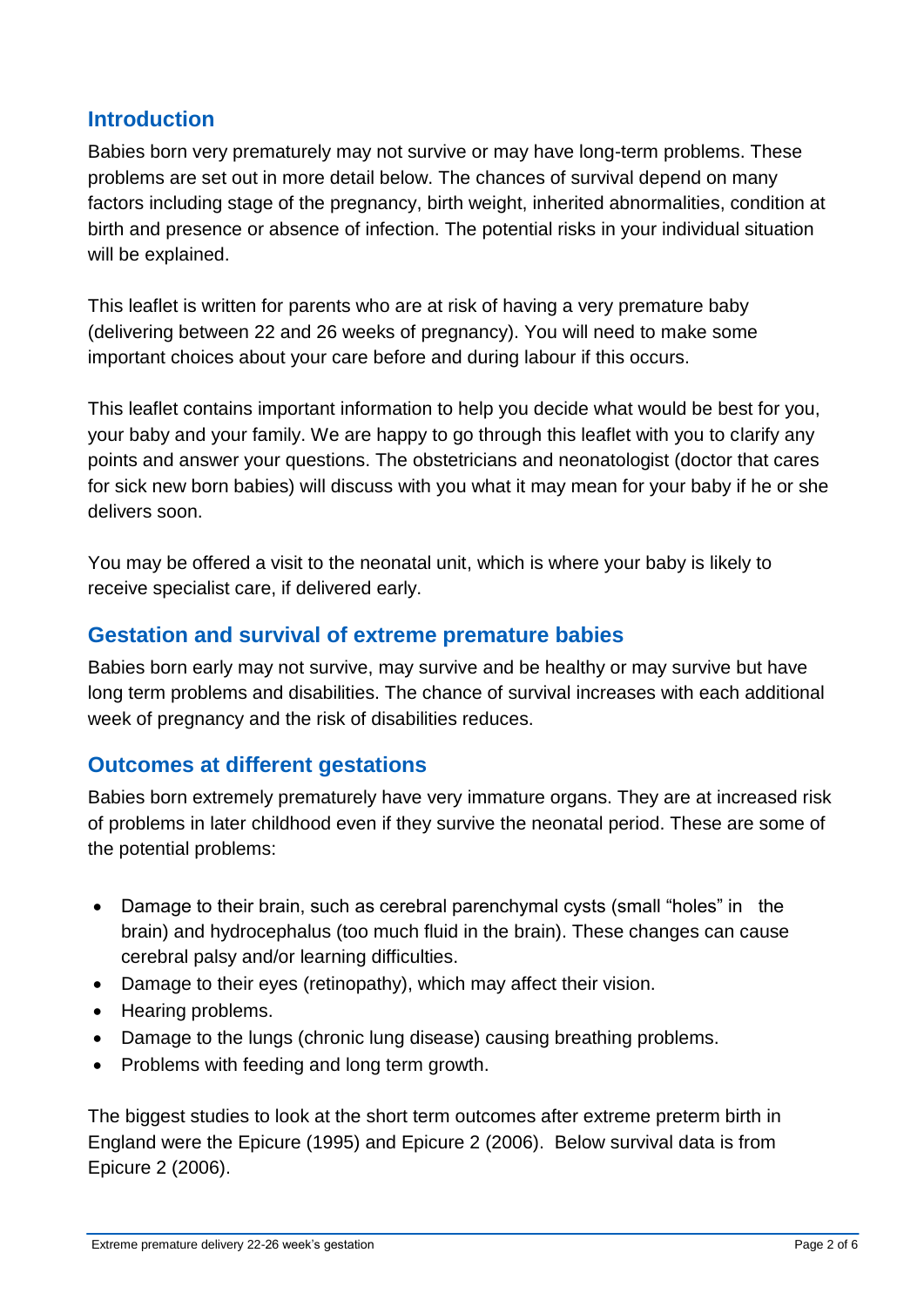#### **22+0 – 22+6 weeks**

If the gestational age is certain and less than 23+0 it is considered in the best interests of the baby, and standard practice, for resuscitation **not** to be carried out as survival remains extremely rare (3/478 babies survived to discharge in the Epicure study; only 1 without major morbidity). This group of babies may attempt to gasp and move when born which is expected. They should be kept comfortable, treated with respect, dignity and love.

#### **23+0 – 23+6 weeks**

#### **(19% of babies born alive survive, 23% of these have no major long lasting disabilities)**

This group of babies have a poor survival rate and high risk of disabilities therefore a decision not to start resuscitation may be appropriate in the best interests of the baby. However, if the parents wish their baby to be resuscitated or where there is no time for discussion with the parents, the baby doctors will provide full resuscitation.

#### **24+0 – 24+6 weeks**

#### **(40% of babies born alive survive, 29% of these have no major long lasting disabilities)**

Babies are generally offered full treatment and support (resuscitation) unless the parents and doctors consider that the baby will be born severely compromised. If the baby is assessed by the **baby doctors** to be more immature than expected, deciding not to start resuscitation may be considered in the best interest of the baby.

## **25+0 – 25+6 weeks**

#### **(66% of babies born alive survive, 38% of these have no major long lasting disabilities)**

It is appropriate to provide full active treatment and support to these babies at birth.

#### **26+0 weeks and 26+6 weeks**

#### **(77% of babies born alive survive)**

Full resuscitation (active treatment to support baby's life) is generally the standard approach.

#### **Uncertain Gestation**

If the gestation is uncertain, or for babies thought to be between 22 and 23 weeks where the parents are adamant that they want every reasonable attempt to keep baby alive, management is generally discussed with the **baby doctors who will attend the delivery**. This does not automatically mean resuscitation; the final decision lies with the baby doctors present at delivery after careful assessment of the baby. Resuscitation may be appropriate if baby is born vigorous and of an apparently good birth weight. If the baby is not vigorous (no regular breathing or sustained movement) there is no need to seek other signs of life (pulsating cord, pulse, heart beat).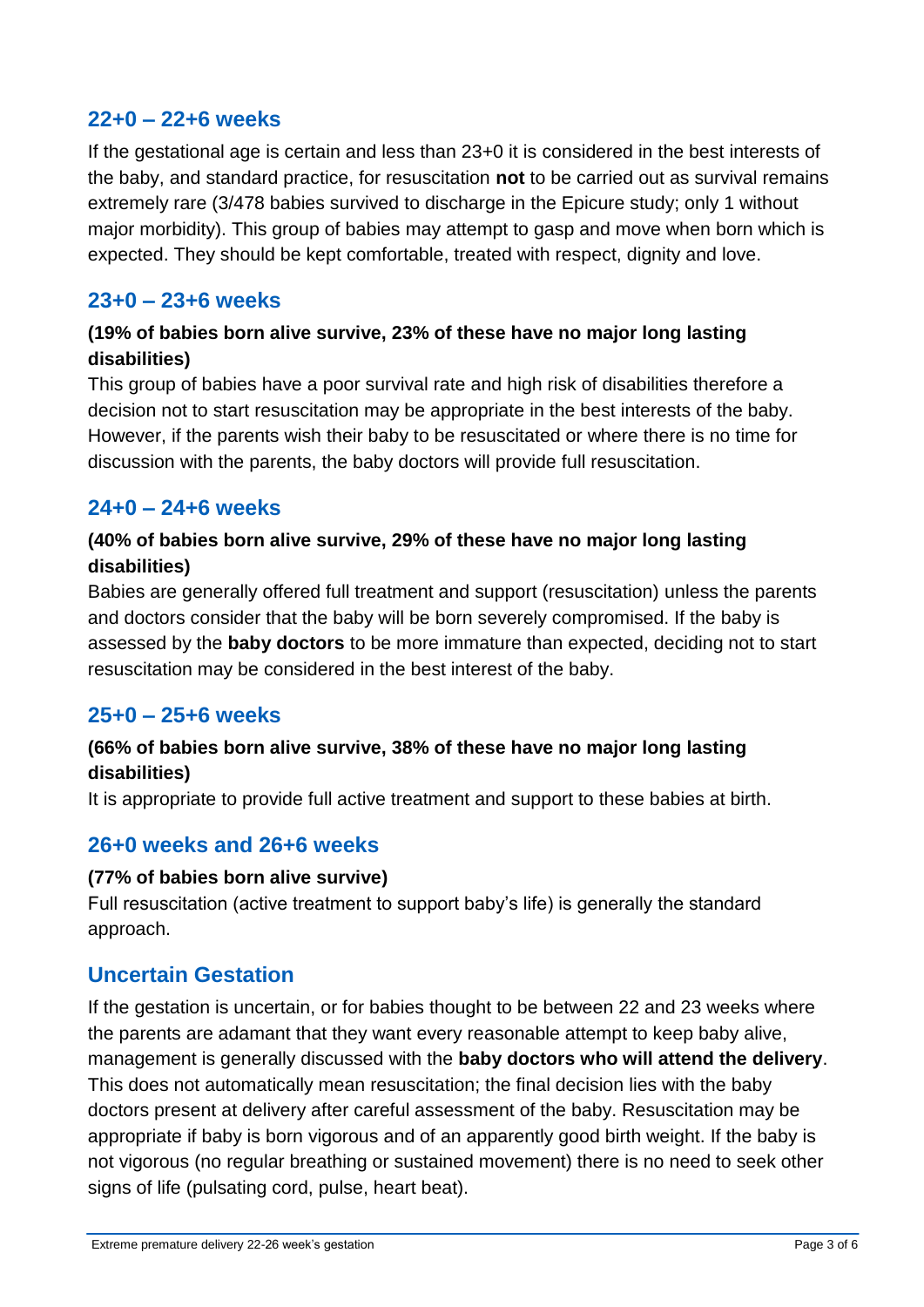## **Less than 22+0 weeks**

This group of babies do not survive. They may attempt to gasp and move when born. They should be kept comfortable and treated with respect, dignity and love.

#### **Mode of delivery (the way your baby is born)**

In extremely preterm babies there is no clear evidence that the baby's health is improved by caesarean section over vaginal birth. The operation is more difficult when the baby is very small and the pregnancy very early and it is unlikely to improve the outlook for the baby.

At gestations less than 26 weeks, the most important predictor of survival is gestation, not the way baby is born. Baby may survive but with multiple long-term problems that affect very premature babies (problems with breathing, vision, hearing, brain development, cerebral palsy, childhood hospital admissions, behavioural problems, delayed milestones).

Compared to vaginal birth, a caesarean is associated with increased risks to the mother's health and future pregnancies (bleeding, infection, thromboembolism (blood clots) increased risk of adherent placenta (placenta attached to the scar), uterine rupture and caesarean delivery in a future pregnancy).

Usually a caesarean delivery is not appropriate before 26 weeks of pregnancy unless the mother is very unwell and urgent delivery is required for her health (e.g. very high blood pressure) rather than awaiting induction of labour and vaginal birth. This is because these babies have a high risk of dying or suffering from major disability.

Rarely, a caesarean may be considered after 25 weeks of pregnancy in specific situations, such as baby lying across the womb instead of in the head down position (baby lying in bottom down position with feet presenting first) because of the associated risks to baby. However, any potential benefits are still unclear and many obstetricians and parents would not want to consider a caesarean until after at least 26 weeks.

Between 25 and 26 weeks some parents may wish the baby to be delivered by caesarean section if there was evidence of the baby becoming unwell during labour, but some might choose to allow the labour to progress, with the understanding that some babies will not survive labour.

#### **Your baby's heart rate monitoring**

Continuous electronic foetal heart rate monitoring (CTG) is usually advised after 26 weeks of pregnancy. This form of monitoring may occasionally be used at 25 weeks following careful discussion with the parents if a plan has been agreed to consider a Caesarean in labour if the baby shows signs of distress. Otherwise, intermittent heart rate monitoring may be offered.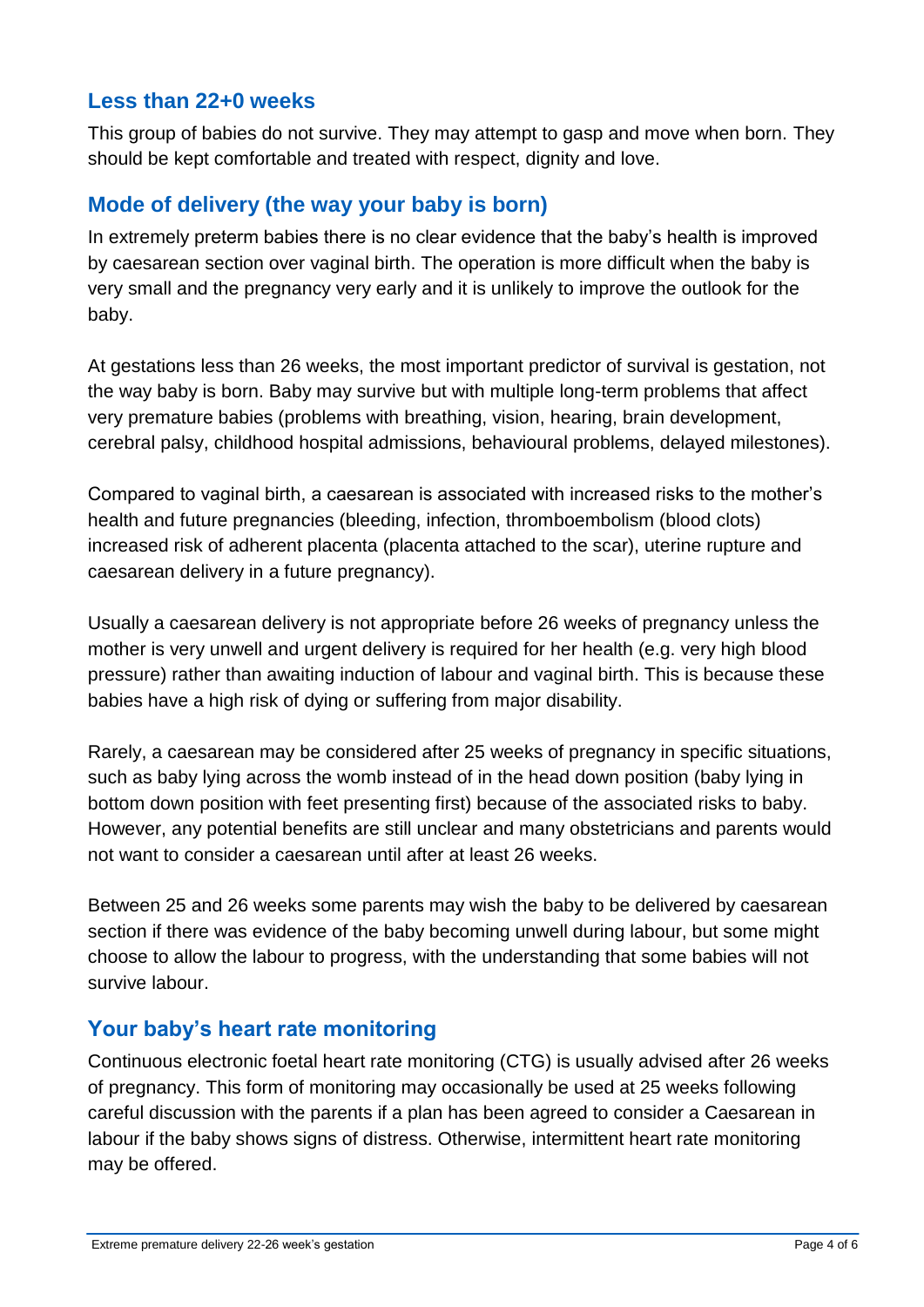**This page is left blank intentionally.**